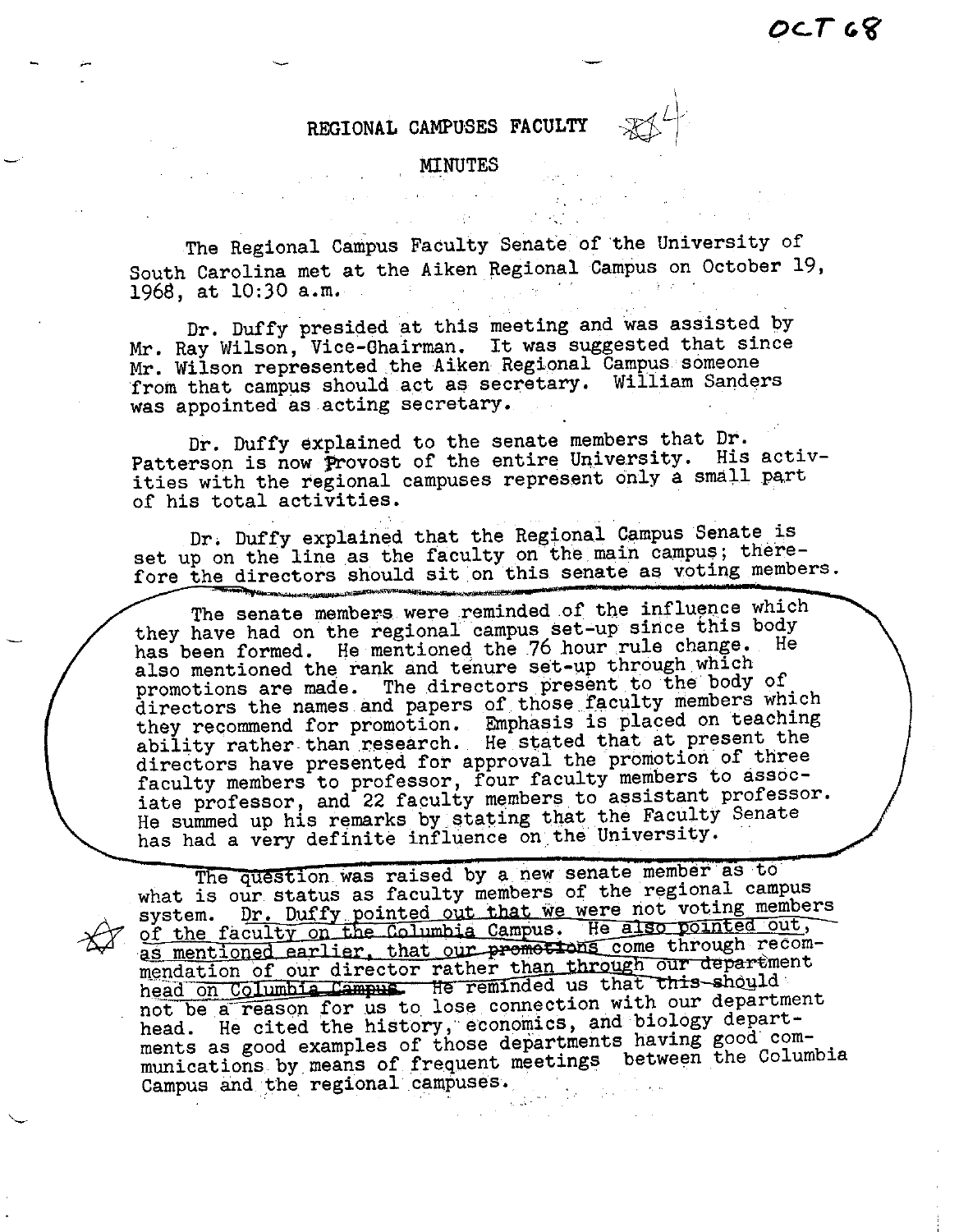Other departments were asked to comment on their tie-in with the main campus. Those representing the math department felt that they were not on the mailing list. They also felt that there was a lack of contact on the new courses now being offered - mainly Math 125.

The psychology department said they have had no campus-<br>wide meeting but they have had contact with the Columbia Campus faculty members through regional meetings.

The English department said that no meeting had been scheduled. They received the syllablifor English 101 and They received the syllablifor English 101 and 102; however this was the only contact which they have had this year.

Those representing the accounting department said that their contact was good.

There was some comment concerning trouble getting tapes for the foreign language department. These persons were told they should contact Mr. J. C. Mimms of the foreign language department to supply their missing tapes.

The nursing department said their contact was good.

Dr. Duffy told us that each faculty member, with the exception of one or two cases, has blanket approval to teach freshman or sophomore level courses within his or her discipline. Individual approval can be made to teach junior and senior courses. This approval must be sought by the regional director of that faculty member desiring to teach a specific course.

The question was raised concerning travel funds. It was explained that certain funds are available for travel but that unlimited funds are not available. Each director must determine the best way to spend his funds. Therefore all faculty members cannot attend all meetings they would desire, but a decision must be made as to which meetings can be attended. Upon being questioned, Dr. Duffy agreed that additional funds are desirable but he also emphasized that Columbia has the same problems concerning travel that we have on the regional campus.

It was requested that the courses and curricula committee consider three basic problems:

( 1) The question of course offerings concerning the associate degree program. This would involve the problem of "mixing."

'·

..

'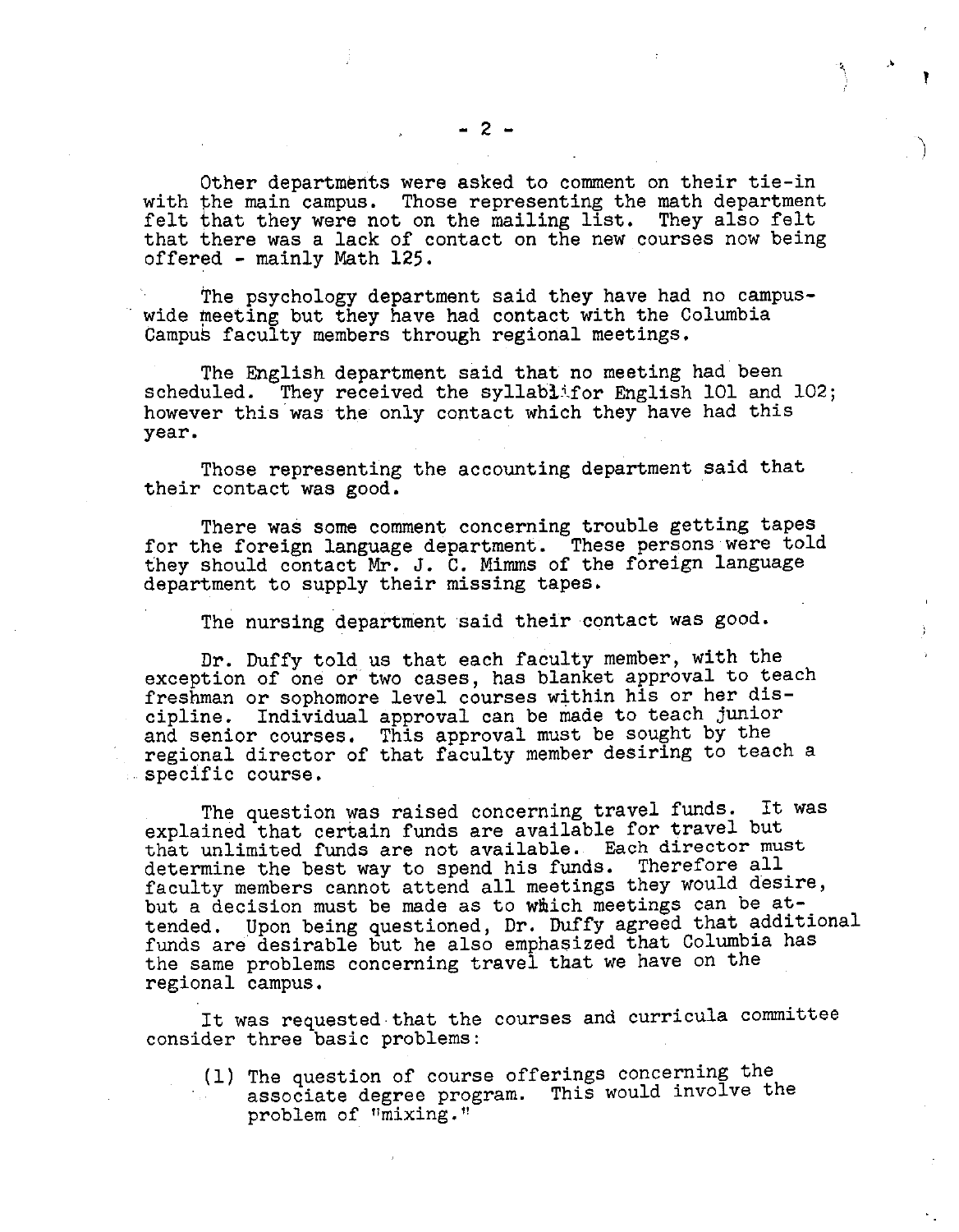- (2) The requirements for the associate of arts and associate of science degrees. The requirements as now stated are very loose.
- (3) The question of the certificates in the two centers.

Mr. Wilson read the list of the committee members and asked that each of these committees meet before they left Aiken to determine a committee chairman. A list of these standing committees has been attached to these minutes.

It was asked why we award the associate degree. Three specific reasons were given:

- (1) It is a very good means of public relations. We received great publicity from our graduating exercises received great publicity from 5<br>last May.
- ( 2) It is a means by which we keep our sophomores during their second year of school.
- (3) It is also a means of a strict line of course requirements for our students.

Dr. Duffy asked the rank and tenure committee if they had any remarks to make to the senate members. No report was made.

Dr. Duffy reminded us that we have not been using our library committees as we should be using them. In Columbia the library committee approves practically all moves made by the libraries. He reminded us that each campus had an individual \$10,000 budget. We have a deadline of December to place orders for these new purchases.

We still are using the mass order system but we still want to make individual orders. We were reminded to ask ourselves two questions when placing orders:

(1) What do we have on our shelves?

(2) What is the usage of our books which we do have?

The question arose as to who should turn down orders made<br>by faculty members on the regional campus. As an example, who is to decline purchase of books which may be considered as desirable for advanced courses? The point was brought out that the library should support our faculty as well as our students. In this connection we were reminded that complete information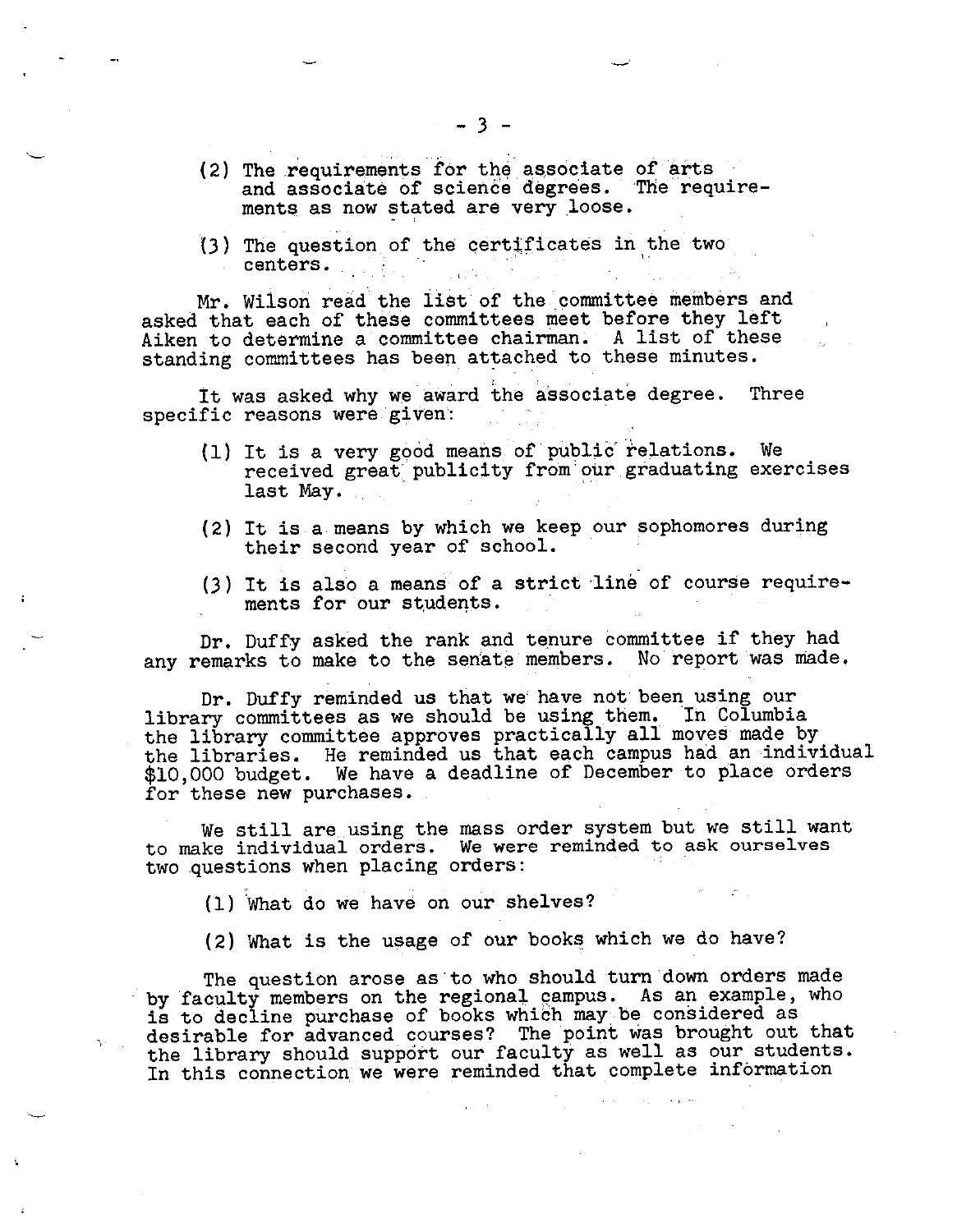on **orders** should be given with each order. The chairman asked that these problems be studied by the senate library committee.

The admissions committee at Lancaster asked that an admissions committee be set up to make a study for admission requirements for the regional campuses. Dr. Duffy asked that those with interest in admissions requirements form a committee concerning any changes which they would like to have the University to consider. This committee is to make its reports to Dr. Duffy. Those on the committee are:

> James Glenn - Lancaster John Woodward - Florence Mack Samples - Lancaster James Branham - Coastal Charles Parker.- Florence William Sanders - Aiken Charles Stanley - Spartanburg John Wallberg - Allendale

This committee is to elect its own chairman or coordinator.

The following question was placed before the senate: What is the responsibility of the committee on student academic responsibility - what is the procedure to be used? Dr. Duffy told us that when a violation is thought to have taken place that we should follow the outline in the manual "to the letter." <sup>A</sup>full report must be made to the provost. He reminded us that this has become a very touchy situation. When a student wishes to appeal a ruling brought about by the committee on academic responsibility, the appeal is made to the regional director of that campus and then the appeal is carried up through channels. This is considered an appeal rather than a petition.

Several points were made on students rights:

 $\mathbf \zeta$  $\bigwedge$ 

*j\* 

- (1) Don't allow suspension lists to be published in the newspaper.
- \(2) Don't release information to news media on dismissal of students for conduct.
- (3) We can let the FBI and the draft board see the records of the students.

 $\overline{\text{Dr}}$ . Duffy appointed a steering committee to arra $\not{\hspace{-.1cm}q}$ ge the agenda for the next faculty senate meeting. This committee consists of Ray Wilson, William Sanders, and Sam Creely... Anyone who has an item of business which he wishes to have discussed before the senate must contact one of these members to have this item placed on the agenda.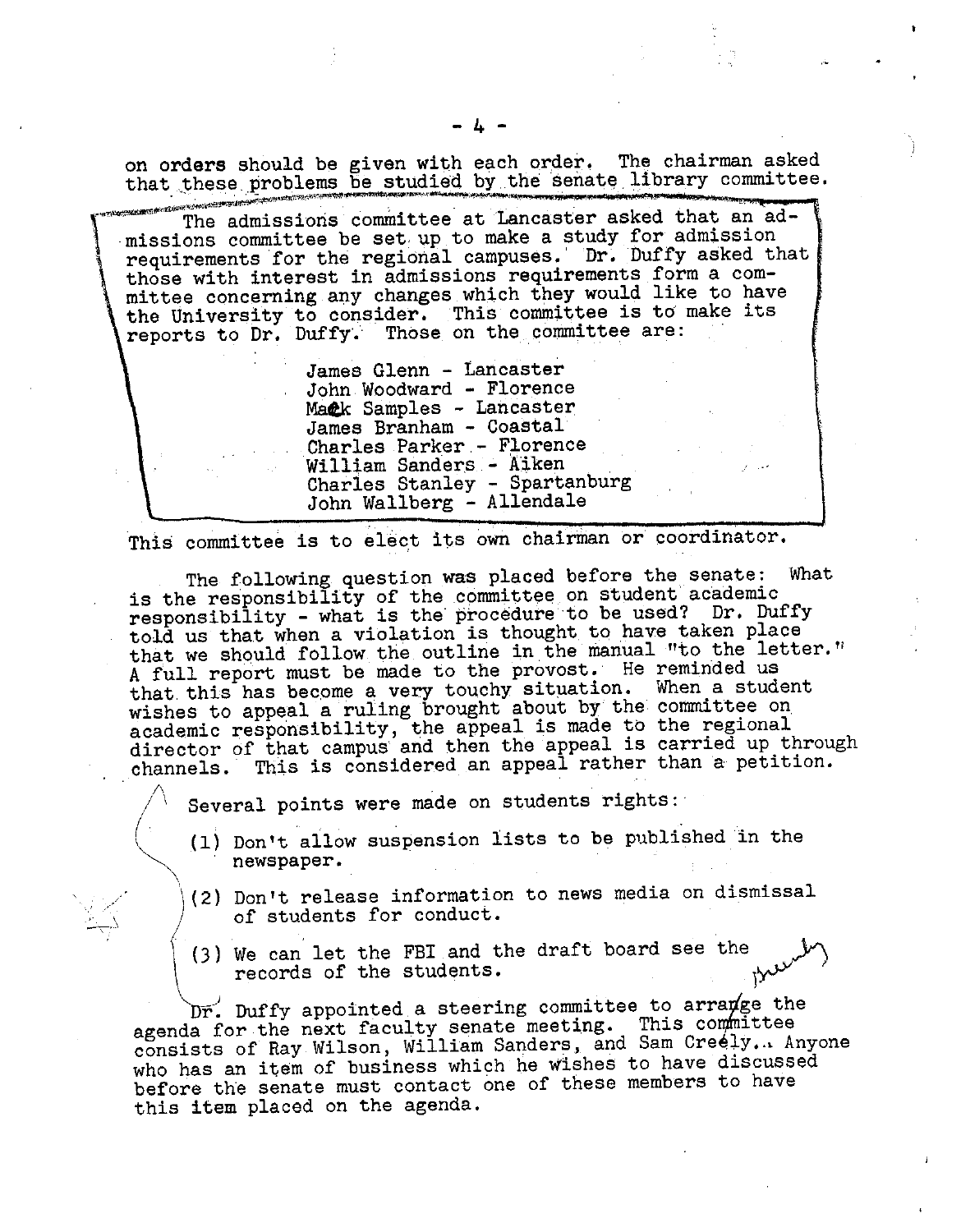- 5 -

A motion was made to entertain a motion to change the time of the meeting. The motion was made and carried by more than a two-thirds majority. Discussion followed, concerning the time which we would like to meet. Several motions with amendments were made; however, the following motion as seconded read that we meet at the call of the provost on every other month, but not on Saturday. The motion was carried.

The motion was made and carried that the attached list of grade changes be approved by the senate.

The motion was made and carried that we adjourn to the Commercial Hotel for' lunch.

All members were present at the lunch. The motion was made and unanimously approved that **we** deviate from our plan to made and dimanimodely upproved shaw we deviated incorporation. This would allow us to meet at a campus which might be more convenient at a specific time of the year.

Respectively submitted,

## William C. Sanders Acting Secretary

 $\mathcal{A}_1 \subset \mathcal{A}_2$  .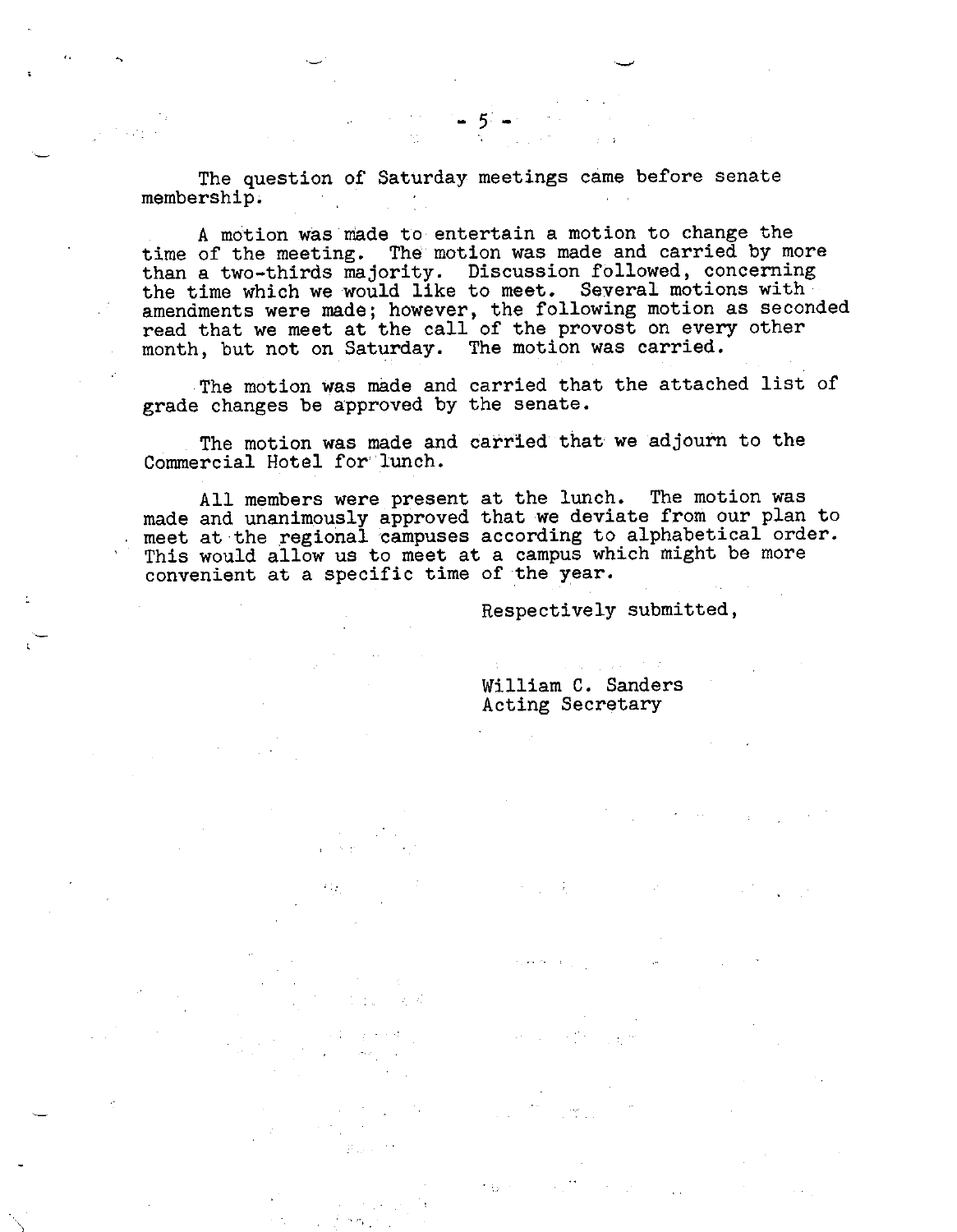Regional Campus Senate Faculty meeting on October 19, 1968. H. B. Eddins, Econ. 29, Spring 196 Prof. Jean Hatcher, Beaufort: from FA to W.  $\label{eq:2.1} \frac{1}{2} \left( \frac{1}{2} \left( \frac{1}{2} \right) \frac{1}{2} \right) \frac{1}{2} \left( \frac{1}{2} \left( \frac{1}{2} \right) \frac{1}{2} \right) \left( \frac{1}{2} \left( \frac{1}{2} \right) \frac{1}{2} \right) \frac{1}{2} \left( \frac{1}{2} \right) \frac{1}{2} \left( \frac{1}{2} \right) \frac{1}{2} \left( \frac{1}{2} \right) \frac{1}{2} \left( \frac{1}{2} \right) \frac{1}{2} \left( \frac{1}{2} \$ Faculty member not informed of withdrawal. John Southern, Hist. 101, Spring Prof. Frank Brimelow, Coastal: From F.to WP. Clerical error. Shirley D. Johnson, Hist. 101,102 Prof. Frank Brimelow, Coastal: Spring 1968, from F to WP. Clerical error. Alan D. Thompson, Music Appreciat Prof. J.T.H. Mize, Myrtle Beach: Spring 1968, from C to B. Error in calculation. Kermit G, White, Bible 101, Prof. Carl Compton, Coastal: Spring 1968, from B to A. Clerical error. Kermit G. White, Art 111, Prof. Larry L. Biddle, Coastal: Spring 1968, from C to B. Clerical error. Ann Hicklin, Hist. 102, Prof. Edward Carmody, Lancaster: Spring 1968, from D to C. Clerical error. Elizabeth Stuchey, Hist. 102, Prof. Frank A. Brimelow, Coastal: Summer 1968, from D to C. Clerical error, Frank Munn, Math 116, Prof. John Baucum, Florence: Summer 1968, from C to B. Error in calculation. James Webster, Art 210, Spring lS Prof. Harry E. Varney, Florence: from X to W. Clerical error. Robert Lee Douglas, Bio. 102, Prof. Gerry Shuman, Florence: Spring 1968, from X to W. Not informed of withdrawal. Robert Lee Douglas, Hist. 202, Prof. John Woodward, Florence: Spring 1968, from FA to W. Clerical error. Robert Lee Douglas, Math 112, Prof. Charles E. Parker, Florence: Spring 1968, from FA to W. Clerical error. Robert Lee Douglas, Eng. 102, Prof. Bruce McWhoter, Florence: Spring 1968, from FA to W.  $\mathcal{C}$ 

Clerical error.

The following requests for grade change will be considered at the